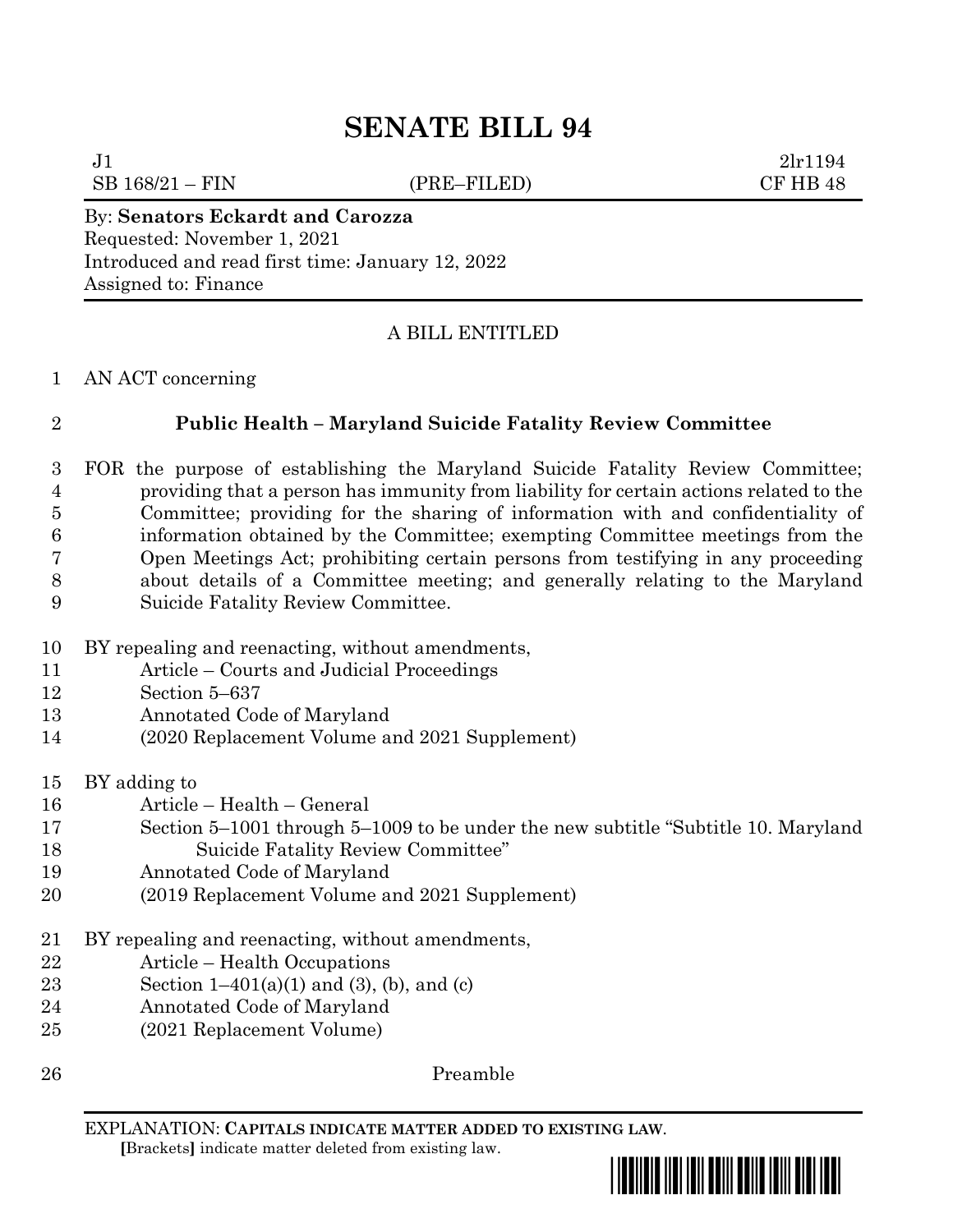WHEREAS, The Maryland Governor's Commission on Suicide Prevention declared that suicide deaths are a serious public health issue and have a tremendous family and societal impact; and

 WHEREAS, Veterans account for 18% of all suicide deaths in this State, as reported by the National Violent Death Reporting System in 2013–2014; and

 WHEREAS, The number of recorded suicide deaths in Maryland increased from 474 to 650 between 2000 and 2018, representing a 37% increase; and

 WHEREAS, Across all ages, one–half of all persons who die by suicide in this State experienced mental health problems; and

WHEREAS, Every year in this State, an average of 530 persons die by suicide; and

WHEREAS, More persons die by suicide in this State than die by homicide; and

 WHEREAS, Suicide deaths are significantly underestimated and inadequately documented, thus preventing efforts to identify and reduce or eliminate such deaths; and

 WHEREAS, No process exists in this State for the confidential identification, investigation, or dissemination of findings regarding suicide deaths; and

 WHEREAS, Goal number one in the Maryland Center for Preventive Health Services and the Partnership for a Safer Maryland's Strategic Plan is to expand and refine the current surveillance efforts to assess injury risks, inform intervention development, and evaluate the impacts of injury prevention initiatives; and

 WHEREAS, The U.S. National Strategy for Suicide Prevention, as issued by the U.S. Office of the Surgeon General, recommends that suicide deaths be investigated through state–based suicide mortality reviews to institute the systemic changes needed to decrease suicide mortality; and

 WHEREAS, There is a need to establish a statewide program to review suicide deaths among persons in this State and to develop strategies for the prevention of suicide deaths in this State; now, therefore,

 SECTION 1. BE IT ENACTED BY THE GENERAL ASSEMBLY OF MARYLAND, That the Laws of Maryland read as follows:

# **Article – Courts and Judicial Proceedings**

5–637.

 (a) In this section, "medical review committee" has the meaning stated in § 1–401 of the Health Occupations Article.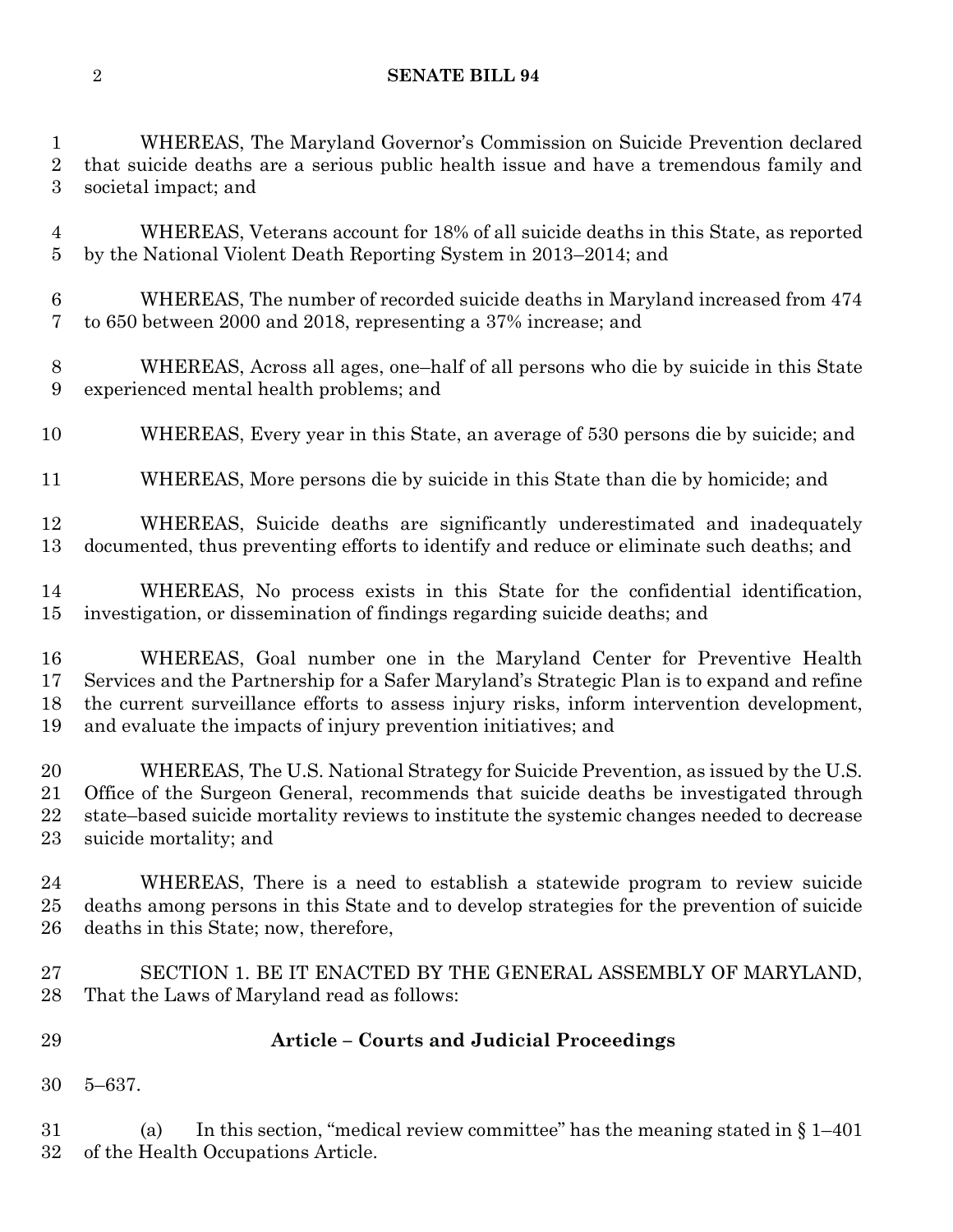(b) A person who acts in good faith and within the scope of the jurisdiction of a medical review committee is not civilly liable for any action as a member of the medical review committee or for giving information to, participating in, or contributing to the function of the medical review committee.

 **Article – Health – General SUBTITLE 10. MARYLAND SUICIDE FATALITY REVIEW COMMITTEE. 5–1001. IN THIS SUBTITLE, "STATE TEAM" MEANS THE MARYLAND SUICIDE FATALITY REVIEW COMMITTEE. 5–1002. (A) THERE IS A MARYLAND SUICIDE FATALITY REVIEW COMMITTEE, ALSO REFERRED TO AS THE STATE TEAM. (B) THE PURPOSE OF THE STATE TEAM IS TO IDENTIFY AND ADDRESS THE FACTORS CONTRIBUTING TO SUICIDE DEATHS AND FACILITATE SYSTEM CHANGES IN THE STATE TO PREVENT SUICIDE DEATHS. (C) (1) THE STATE TEAM SHALL INCLUDE THE FOLLOWING MEMBERS, WHO SHALL SERVE ON AN EX OFFICIO BASIS: (I) THE SECRETARY, OR THE SECRETARY'S DESIGNEE; (II) THE DEPUTY SECRETARY OF THE BEHAVIORAL HEALTH ADMINISTRATION, OR THE DEPUTY SECRETARY'S DESIGNEE; AND (III) THE CHAIR OF THE GOVERNOR'S COMMISSION ON SUICIDE PREVENTION. (2) THE SECRETARY MAY INCLUDE IN THE STATE TEAM THE CHIEF MEDICAL EXAMINER, OR THE CHIEF MEDICAL EXAMINER'S DESIGNEE. (3) THE SECRETARY MAY INCLUDE THE FOLLOWING MEMBERS IN THE STATE TEAM, AS DESIGNATED BY THE SECRETARY: (I) A SUICIDOLOGIST OR AN ACADEMIC WITH A SPECIALTY IN THE STUDY AND PREVENTION OF SUICIDE; (II) ONE REPRESENTATIVE OF HEALTH CARE PROVIDERS;**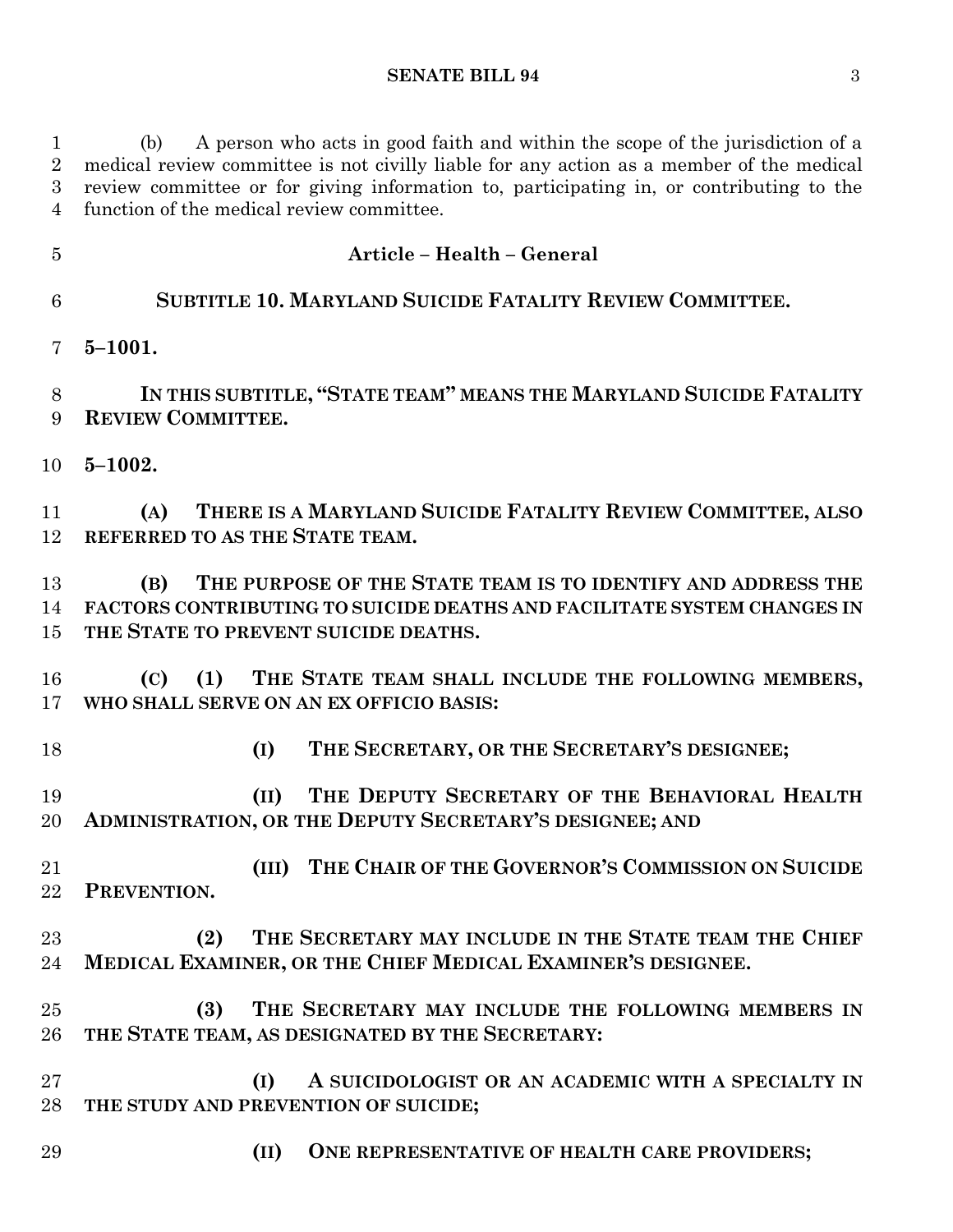```
4 SENATE BILL 94
```
 **(III) ONE REPRESENTATIVE OF AN ORGANIZATION HAVING EXPERTISE IN SUICIDE PREVENTION;**

 **(IV) ONE REPRESENTATIVE OF AN ORGANIZATION HAVING EXPERTISE IN THE TREATMENT AND PREVENTION OF SUBSTANCE ABUSE;**

 **(V) ONE REPRESENTATIVE OF AN ORGANIZATION THAT ADVOCATES FOR INDIVIDUALS WITH MENTAL ILLNESS;**

 **(VI) ONE REPRESENTATIVE OF LAW ENFORCEMENT OR CORRECTIONAL SERVICES; AND**

 **(VII) ANY ADDITIONAL MEMBERS DETERMINED TO BE NECESSARY BY THE SECRETARY TO CARRY OUT THE PURPOSE OF THIS SUBTITLE, WHICH MAY INCLUDE REPRESENTATIVES FROM RELEVANT DISCIPLINES AND RELEVANT COMMUNITY–BASED ORGANIZATIONS.**

 **(D) THE STATE TEAM SHALL ELECT THE CHAIR OF THE STATE TEAM BY A MAJORITY VOTE.**

**(E) THE DEPARTMENT SHALL PROVIDE STAFF FOR THE STATE TEAM.**

**(F) ALL MEMBERS OF THE STATE TEAM SHALL BE VOTING MEMBERS.**

 **(G) (1) EACH MEMBER DESIGNATED UNDER SUBSECTION (C)(3) OF THIS SECTION SHALL SERVE ON THE STATE TEAM FOR A TERM OF 3 YEARS AND MAY BE REAPPOINTED.**

 **(2) AT THE END OF A TERM, A MEMBER DESIGNATED UNDER SUBSECTION (C)(3) OF THIS SECTION CONTINUES TO SERVE UNTIL A SUCCESSOR IS APPOINTED.**

 **(3) ALL VACANCIES SHALL BE FILLED BY THE DESIGNATING AUTHORITY IN ACCORDANCE WITH THIS SECTION.**

**(H) A MEMBER OF THE STATE TEAM:**

 **(1) MAY NOT RECEIVE COMPENSATION FOR SERVICE ON THE STATE TEAM; BUT**

 **(2) IS ENTITLED TO REIMBURSEMENT FOR EXPENSES UNDER THE STANDARD STATE TRAVEL REGULATIONS, AS PROVIDED IN THE STATE BUDGET.**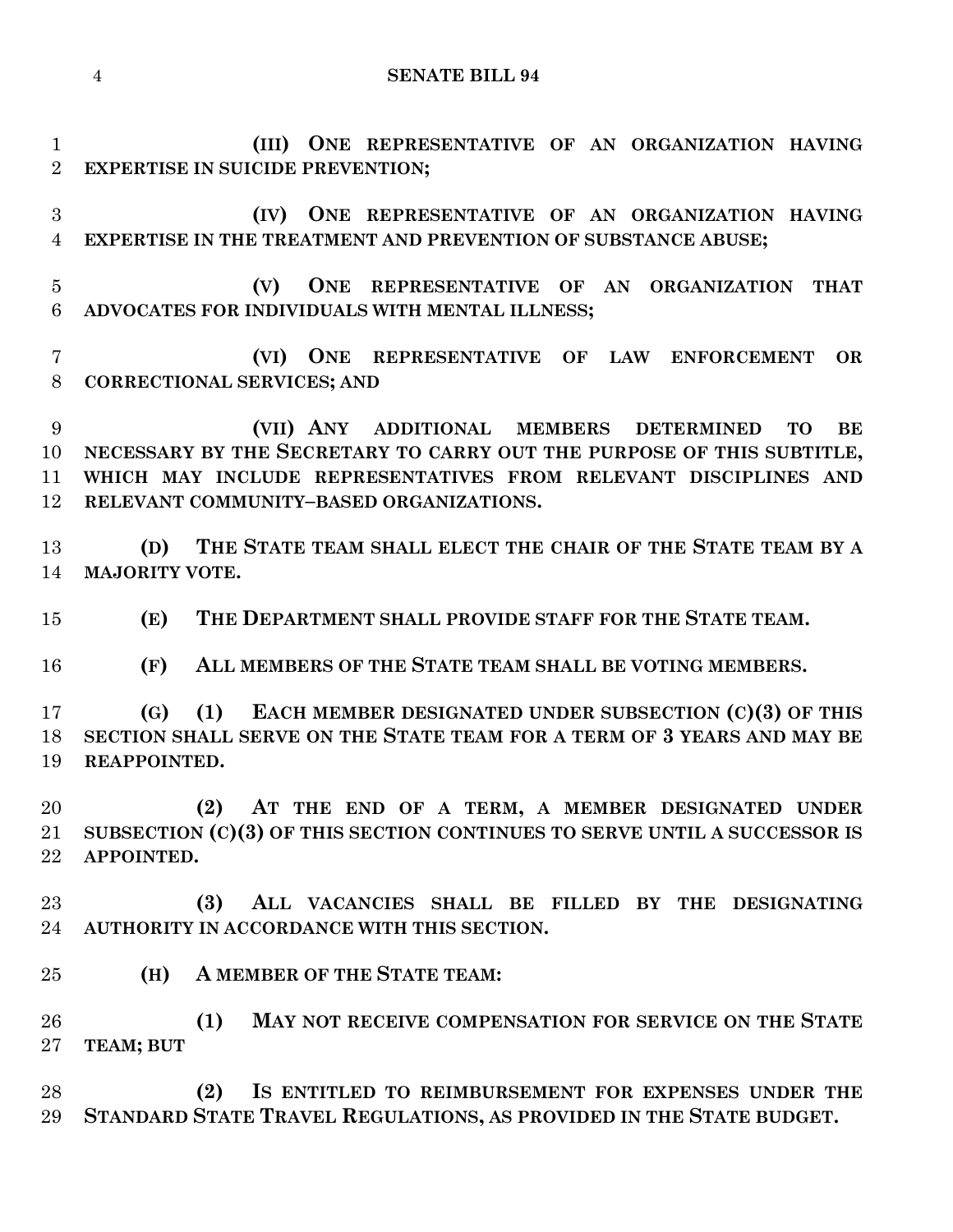**(I) TO THE EXTENT THAT FUNDS ARE AVAILABLE, THE STATE TEAM MAY HIRE STAFF OR CONSULTANTS TO ASSIST THE STATE TEAM IN CARRYING OUT ITS DUTIES.**

**5–1003.**

**(A) THE STATE TEAM SHALL:**

 **(1) MEET AT LEAST QUARTERLY TO REVIEW SUICIDE DEATHS, CONSISTENT WITH THE REQUIREMENTS OF THIS SUBTITLE;**

- 
- **(2) MAKE DETERMINATIONS REGARDING:**

 **(I) THE FOLLOWING ISSUES RELATED TO INDIVIDUALS AT RISK FOR SUICIDE:**

- **1. TRENDS;**
- **2. RISK FACTORS;**
- **3. CURRENT BEST PRACTICES IN SUICIDE PREVENTION;**
- **4. LAPSES IN SYSTEMIC RESPONSES; AND**
- **5. BARRIERS TO SAFETY AND WELL–BEING; AND**
- **(II) STRATEGIES FOR THE PREVENTION OF SUICIDE DEATHS;**

 **(3) REPORT AT LEAST ANNUALLY TO THE GOVERNOR AND, IN ACCORDANCE WITH § 2–1257 OF THE STATE GOVERNMENT ARTICLE, THE GENERAL ASSEMBLY ON:**

- 
- **(I) THE STATE TEAM'S ACTIVITIES; AND**
- **(II) THE STATE TEAM'S RECOMMENDATIONS ON:**

 **1. CHANGING ANY LAW OR POLICY IN A MANNER THAT WOULD PROMOTE THE PREVENTION OF SUICIDE DEATHS; AND**

 **2. IMPROVING THE AVAILABILITY OF SOURCES OF INFORMATION RELATING TO THE INVESTIGATION OF REPORTED SUICIDE FATALITIES;**

**(4) UNDERTAKE ANNUAL STATISTICAL STUDIES OF:**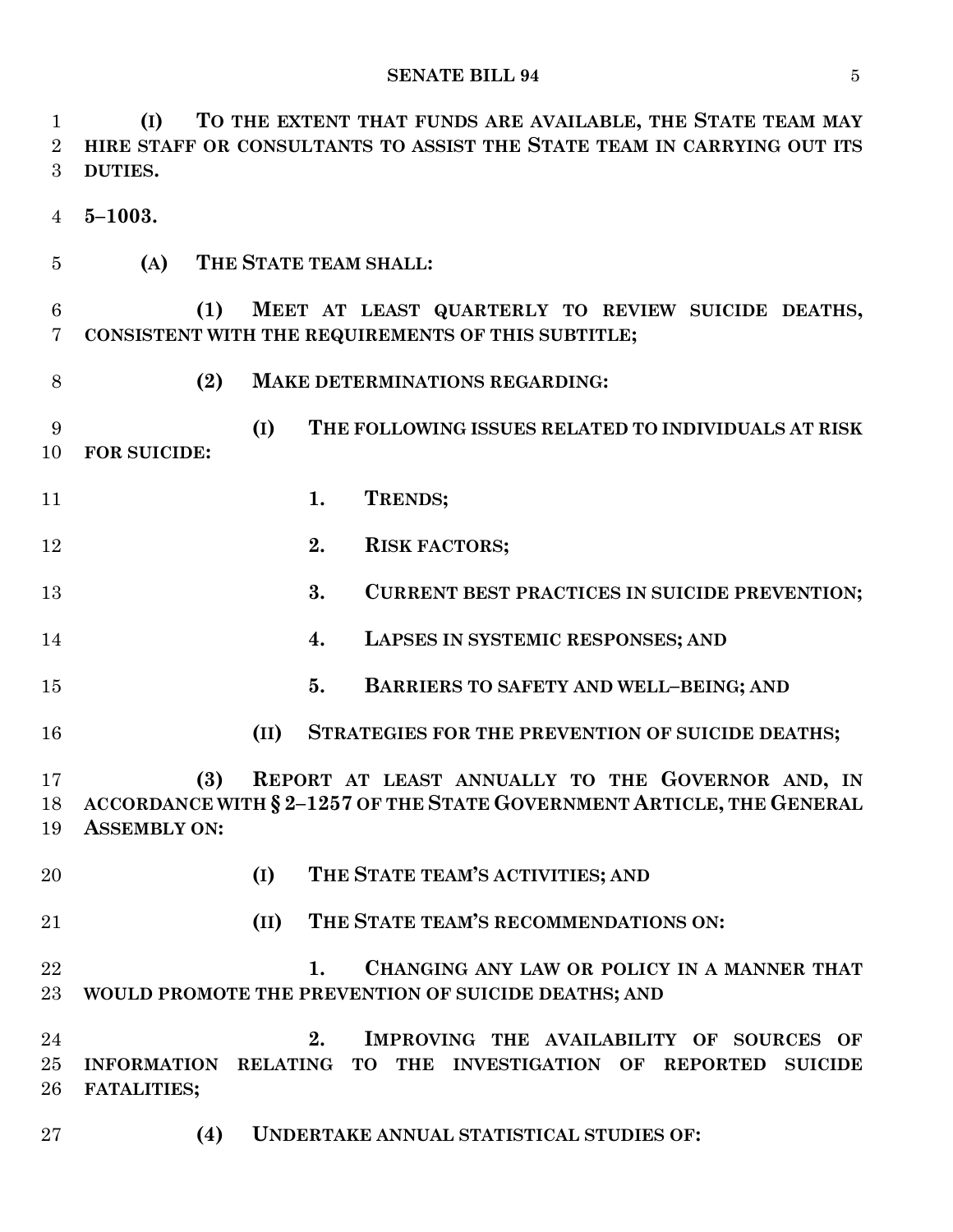|                                  | $\overline{6}$<br><b>SENATE BILL 94</b>                                                                                                                                                                                                                                                                                                                                                     |
|----------------------------------|---------------------------------------------------------------------------------------------------------------------------------------------------------------------------------------------------------------------------------------------------------------------------------------------------------------------------------------------------------------------------------------------|
| $\mathbf{1}$<br>$\overline{2}$   | (I)<br>THE INCIDENTS AND CAUSES OF SUICIDE MORTALITY IN<br>THE STATE; AND                                                                                                                                                                                                                                                                                                                   |
| 3<br>$\overline{4}$              | TRENDS AND PATTERNS OF SUICIDE DEATHS IN THE STATE;<br>(II)<br><b>AND</b>                                                                                                                                                                                                                                                                                                                   |
| $\overline{5}$<br>$\,6\,$<br>7   | (5)<br><b>DISSEMINATE FINDINGS AND RECOMMENDATIONS BASED ON THE</b><br>STUDIES CONDUCTED UNDER ITEM (4) OF THIS SUBSECTION TO POLICYMAKERS,<br>HEALTH CARE PROVIDERS, HEALTH CARE FACILITIES, AND THE PUBLIC.                                                                                                                                                                               |
| 8<br>9<br>10<br>11               | THE STATE TEAM MAY PERIODICALLY MAKE AVAILABLE, IN A GENERAL<br>(B)<br>MANNER THAT DOES NOT REVEAL CONFIDENTIAL INFORMATION ABOUT INDIVIDUAL<br>CASES, ONLY THE AGGREGATE FINDINGS OF THE STATE TEAM'S REVIEWS AND THEIR<br>RECOMMENDATIONS FOR PREVENTIVE ACTIONS.                                                                                                                         |
| 12                               | $5 - 1004.$                                                                                                                                                                                                                                                                                                                                                                                 |
| 13<br>14<br>15<br>16             | A PERSON SHALL HAVE THE IMMUNITY FROM LIABILITY UNDER § 5-637 OF<br>THE COURTS ARTICLE FOR ANY ACTION AS A MEMBER OF THE STATE TEAM OR FOR<br>GIVING INFORMATION TO, PARTICIPATING IN, OR CONTRIBUTING TO THE FUNCTION<br>OF THE STATE TEAM.                                                                                                                                                |
| 17<br>18<br>19<br>20             | $5 - 1005.$<br>THE STATE TEAM IS A PUBLIC HEALTH AUTHORITY, AS DEFINED IN 45<br>(A)<br>C.F.R. § 164.501, CONDUCTING PUBLIC HEALTH ACTIVITIES IN ACCORDANCE WITH<br>THE FEDERAL HEALTH INSURANCE PORTABILITY AND ACCOUNTABILITY ACT.                                                                                                                                                         |
| 21<br>22<br>23<br>24<br>25<br>26 | ON REQUEST OF THE CHAIR OF THE STATE TEAM AND AS NECESSARY TO<br>(B)<br>CARRY OUT THE STATE TEAM'S PURPOSE AND DUTIES, A HEALTH CARE PROVIDER<br>OR A STATE OR LOCAL GOVERNMENT AGENCY IMMEDIATELY SHALL PROVIDE TO<br>THE STATE TEAM ANY RECORDS OF THE HEALTH CARE PROVIDER OR STATE OR<br>LOCAL GOVERNMENT AGENCY NECESSARY TO COMPLETE THE REVIEW OF A<br>SPECIFIC FATALITY, INCLUDING: |
| 27                               | (1)<br><b>HOSPITAL RECORDS;</b>                                                                                                                                                                                                                                                                                                                                                             |
| 28<br>29                         | (2)<br><b>OUTPATIENT</b><br>CLINIC,<br><b>CARE</b><br>PROVIDER,<br><b>HEALTH</b><br><b>AND</b><br><b>LABORATORY RECORDS;</b>                                                                                                                                                                                                                                                                |
| 30                               | (3)<br>POLICE INVESTIGATION DATA;                                                                                                                                                                                                                                                                                                                                                           |
| 31                               | (4)<br>MEDICAL EXAMINER INVESTIGATIVE DATA;                                                                                                                                                                                                                                                                                                                                                 |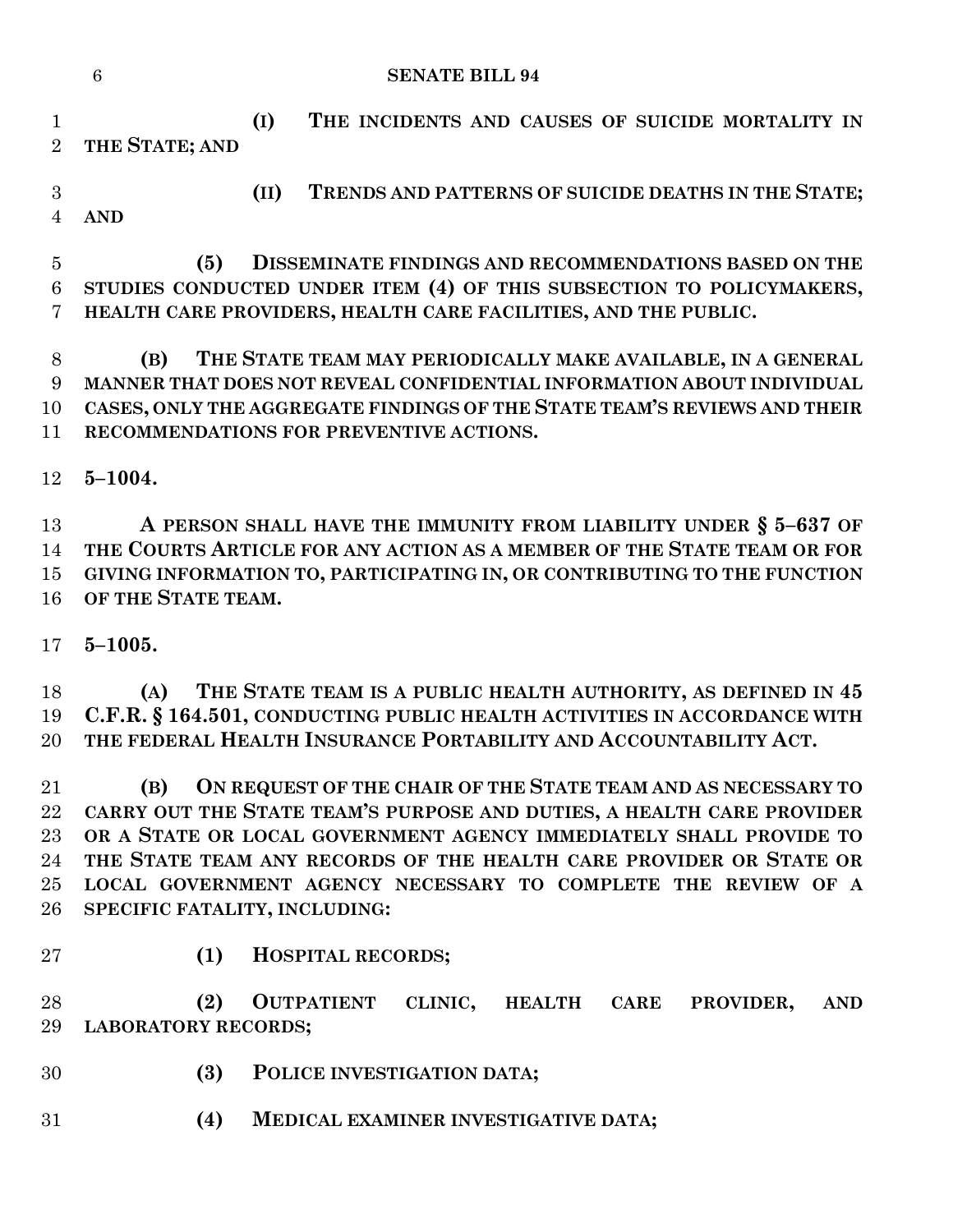**(5) CAUSE–OF–DEATH INFORMATION IN VITAL RECORDS;**

**(6) SOCIAL SERVICES RECORDS; AND**

 **(7) OTHER RECORDS FROM STATE OFFICES, AGENCIES, AND DEPARTMENTS.**

 **(C) THE STATE TEAM MAY REQUEST THAT A PERSON WITH DIRECT KNOWLEDGE OF CIRCUMSTANCES SURROUNDING A FATALITY PROVIDE THE STATE TEAM WITH INFORMATION NECESSARY TO COMPLETE THE REVIEW OF THE PARTICULAR FATALITY, INCLUDING INFORMATION FROM:**

 **(1) A HEALTH CARE PROVIDER OR STAFF INVOLVED IN THE CARE OF THE DECEDENT; AND**

 **(2) THE PERSON WHO FIRST RESPONDED TO A REPORT CONCERNING THE DECEDENT.**

**(D) THE STATE TEAM:**

 **(1) MAY SHARE INFORMATION WITH OTHER PUBLIC HEALTH AUTHORITIES OR THEIR DESIGNEES AS THE STATE TEAM DETERMINES NECESSARY TO CARRY OUT THE PURPOSES OF THIS SUBTITLE; AND**

 **(2) SHALL COORDINATE WITH THE STATE'S CHILD FATALITY REVIEW AND DRUG OVERDOSE FATALITY REVIEW TEAMS TO SHARE AND RECEIVE INFORMATION RELEVANT TO THE STATE TEAM'S FINDINGS AND TO ENSURE EFFICIENCY IN THE WORK OF THE TEAMS.**

 **(E) (1) EXCEPT AS PROVIDED IN PARAGRAPH (2) OF THIS SUBSECTION, ALL INFORMATION AND RECORDS ACQUIRED BY THE STATE TEAM IN THE EXERCISE OF ITS DUTIES:**

- 
- **(I) SHALL BE CONFIDENTIAL;**

 **(II) SHALL BE EXEMPT FROM DISCLOSURE UNDER THE PUBLIC INFORMATION ACT; AND**

 **(III) MAY NOT BE SUBJECT TO DISCOVERY OR INTRODUCTION INTO EVIDENCE IN ANY PROCEEDINGS.**

 **(2) INFORMATION MAY BE DISCLOSED AS NECESSARY AND IN A MANNER CONSISTENT WITH THIS SUBTITLE TO CARRY OUT THE PURPOSES OF THIS SUBTITLE.**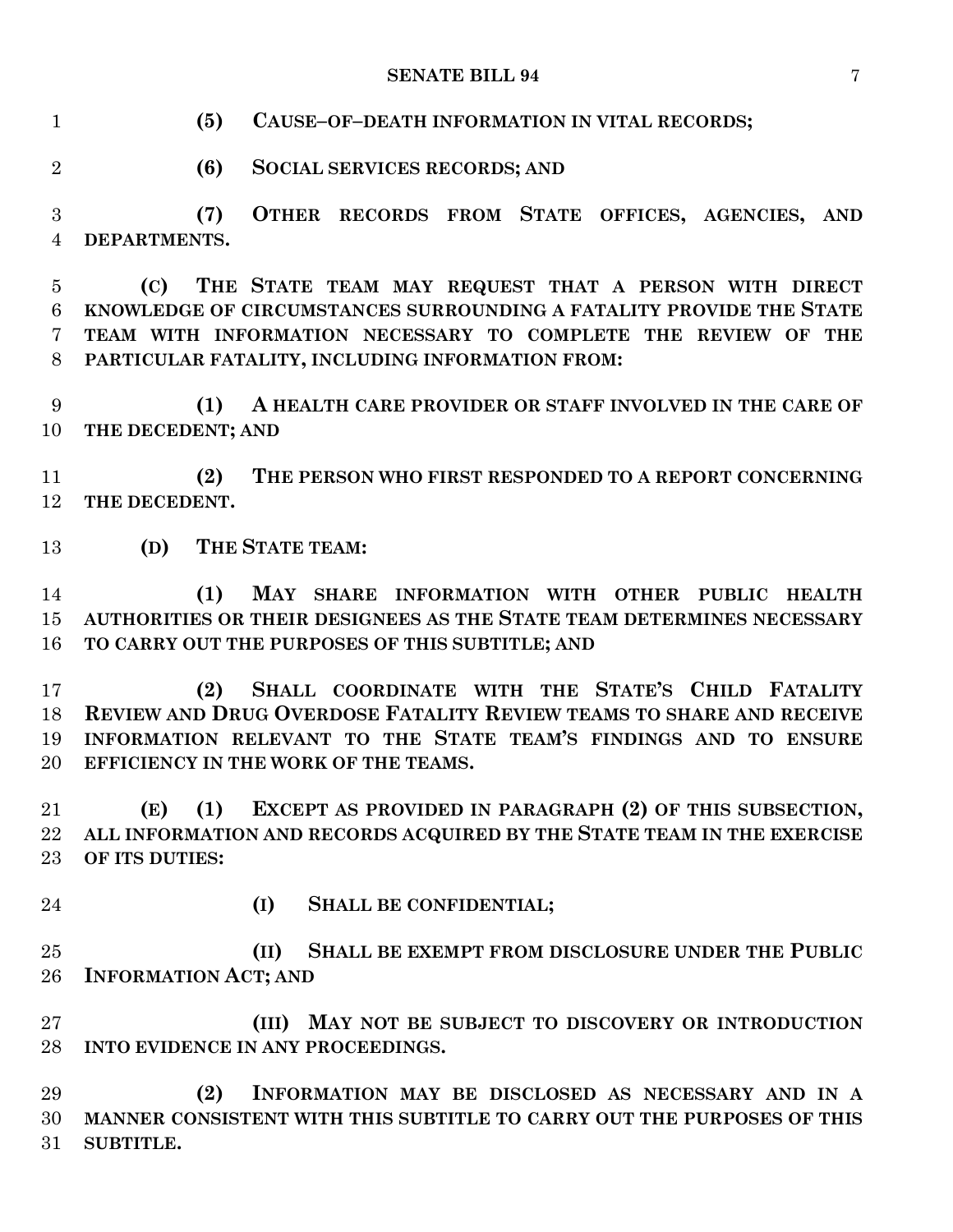**(F) MENTAL HEALTH RECORDS ARE SUBJECT TO THE ADDITIONAL LIMITATIONS UNDER § 4–307 OF THIS ARTICLE FOR DISCLOSURE OF A MEDICAL RECORD DEVELOPED PRIMARILY IN CONNECTION WITH THE PROVISION OF MENTAL HEALTH SERVICES.**

**5–1006.**

 **(A) MEETINGS OF THE STATE TEAM SHALL BE CLOSED TO THE PUBLIC AND ARE NOT SUBJECT TO THE OPEN MEETINGS ACT.**

 **(B) A MEMBER OF THE STATE TEAM OR ATTENDEE OF A STATE TEAM MEETING MAY NOT:**

 **(1) RELEASE TO THE PUBLIC OR THE NEWS MEDIA INFORMATION DISCUSSED AT MEETINGS; OR** 

 **(2) EXCEPT AS PROVIDED IN § 5–1007 OF THIS SUBTITLE, TESTIFY IN ANY PROCEEDING ABOUT DETAILS OF A STATE TEAM MEETING, INCLUDING ANY INFORMATION PRESENTED AT THE MEETING, OR ABOUT OPINIONS FORMED BY THE INDIVIDUAL BECAUSE OF THE MEETING.**

 **(C) EACH MEMBER OF THE STATE TEAM AND ANY ATTENDEE OF A MEETING OF THE STATE TEAM SHALL SIGN A STATEMENT INDICATING AN UNDERSTANDING OF AND ADHERENCE TO THE STATE TEAM'S CONFIDENTIALITY REQUIREMENTS, INCLUDING ANY POTENTIAL CIVIL OR CRIMINAL CONSEQUENCES FOR A BREACH OF CONFIDENTIALITY UNDER THIS SECTION.**

**5–1007.**

**THIS SUBTITLE MAY NOT BE CONSTRUED TO PROHIBIT A PERSON FROM:**

 **(1) TESTIFYING IN A CIVIL OR CRIMINAL ACTION ABOUT MATTERS THAT OCCURRED IN A STATE TEAM MEETING IF THE TESTIMONY WILL BE BASED ON THE PERSON'S INDEPENDENT KNOWLEDGE; OR**

 **(2) INVESTIGATING OR REVIEWING A SUICIDE DEATH UNDER ANY OTHER PROVISION OF LAW.**

**5–1008.**

 **THE DEPARTMENT MAY ADOPT REGULATIONS TO CARRY OUT THIS SUBTITLE, INCLUDING REGULATIONS ON:**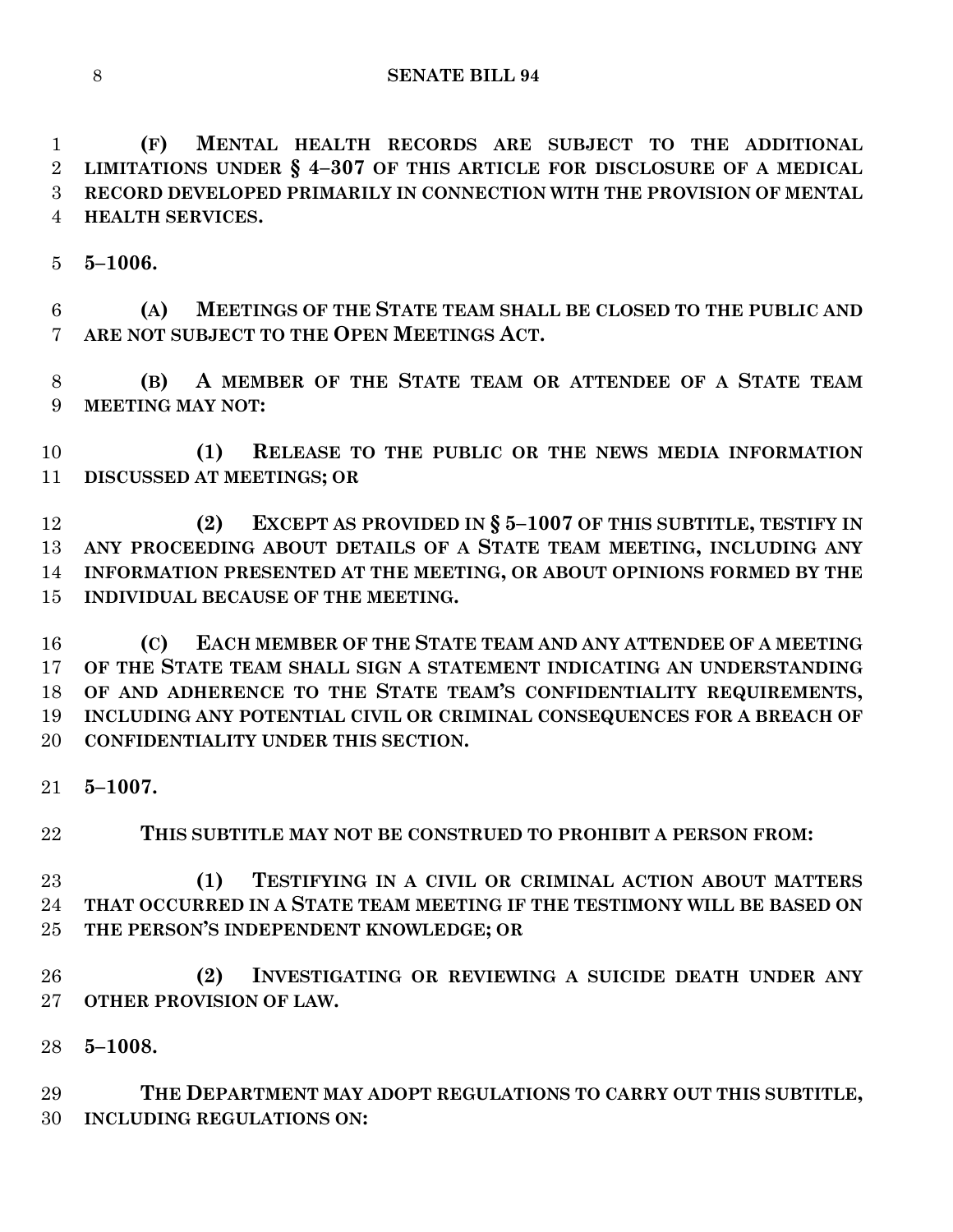| $\mathbf{1}$<br>$\overline{2}$<br>3 | THE PROCEDURES BY WHICH HEALTH CARE PROVIDERS, HEALTH<br>(1)<br>CARE FACILITIES, AND OTHER PERSONS IDENTIFY AND REPORT SUICIDE DEATHS TO<br>THE DEPARTMENT OR AS DIRECTED BY THE DEPARTMENT;           |
|-------------------------------------|--------------------------------------------------------------------------------------------------------------------------------------------------------------------------------------------------------|
| $\overline{4}$<br>$\overline{5}$    | (2)<br>THE<br>PROTOCOLS, PROCEDURES, METHODS, MANNER, AND<br>EXTENT OF ALL INVESTIGATIONS AND REVIEWS BY THE STATE TEAM; AND                                                                           |
| $6\phantom{.}6$<br>7                | (3)<br>THE MANNER IN AND EXTENT TO WHICH INFORMATION SHALL BE<br>DISSEMINATED UNDER THIS SUBTITLE.                                                                                                     |
| 8                                   | $5 - 1009.$                                                                                                                                                                                            |
| 9<br>10                             | THIS SUBTITLE MAY BE CITED AS THE MARYLAND SUICIDE MORTALITY<br><b>REVIEW AND PREVENTION ACT.</b>                                                                                                      |
| 11                                  | <b>Article - Health Occupations</b>                                                                                                                                                                    |
| 12                                  | $1 - 401$ .                                                                                                                                                                                            |
| 13                                  | In this section the following words have the meanings indicated.<br>(1)<br>(a)                                                                                                                         |
| 14                                  | "Medical review committee" means a committee or board that:<br>(3)                                                                                                                                     |
| 15<br>16                            | Is within one of the categories described in subsection (b) of this<br>(i)<br>section; and                                                                                                             |
| 17<br>18                            | Performs functions that include at least one of the functions<br>(ii)<br>listed in subsection (c) of this section.                                                                                     |
| 19                                  | For purposes of this section, a medical review committee is:<br>(b)                                                                                                                                    |
| 20<br>21                            | A regulatory board or agency established by State or federal law to<br>(1)<br>license, certify, or discipline any provider of health care;                                                             |
| 22<br>23<br>24                      | A committee of the Maryland State Medical Society or any of its<br>(2)<br>component societies or a committee of any other professional society or association<br>composed of providers of health care; |
| 25<br>26                            | A committee appointed by or established in the Department or a local<br>(3)<br>health department for review purposes;                                                                                  |
| 27<br>28                            | A committee appointed by or established in the Maryland Institute for<br>(4)<br><b>Emergency Medical Services Systems;</b>                                                                             |
| 29<br>30                            | A committee of the medical staff or other committee, including any risk<br>(5)<br>management, credentialing, or utilization review committee established in accordance with                            |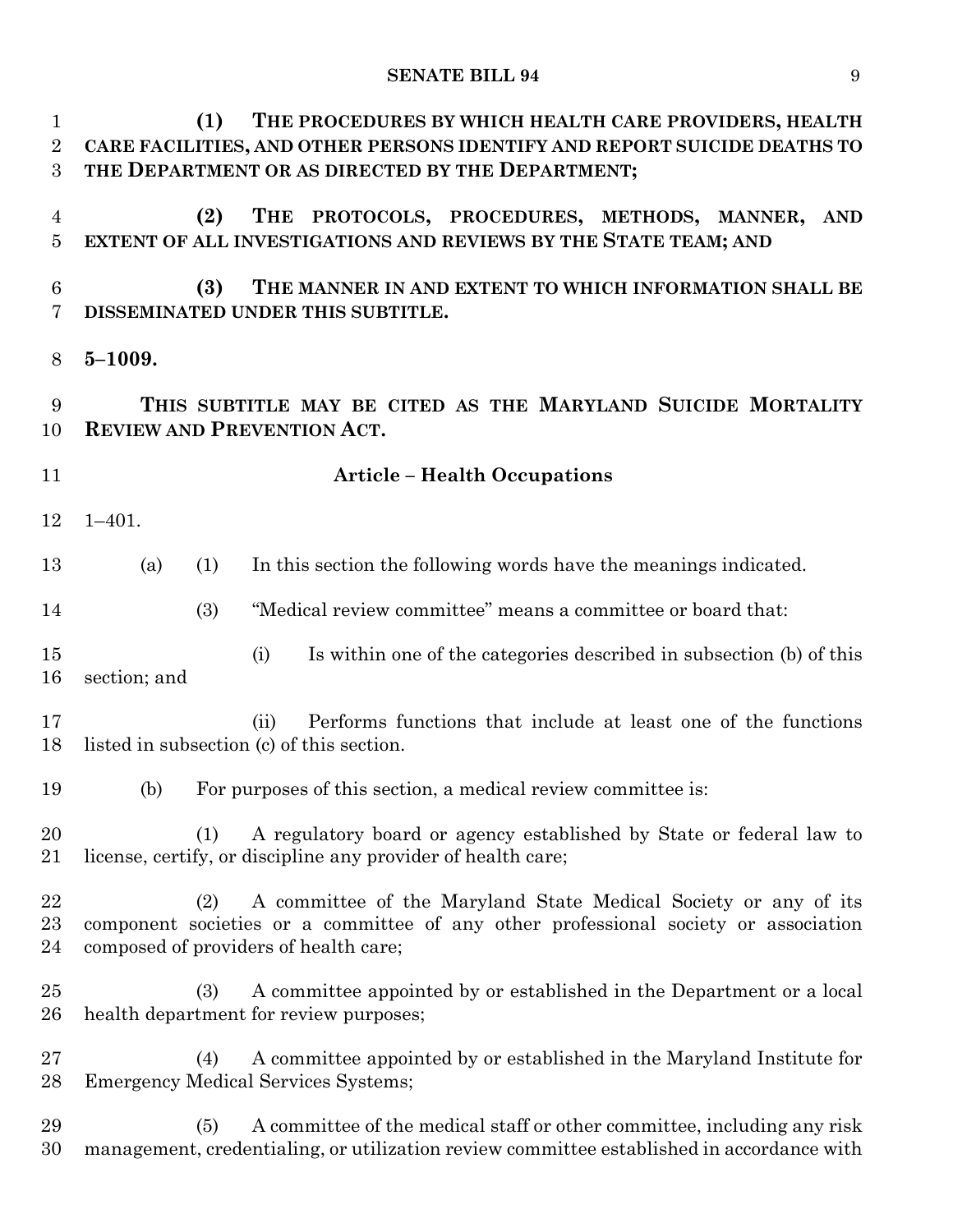§ 19–319 of the Health – General Article, of a hospital, related institution, or alternative health care system, if the governing board of the hospital, related institution, or alternative health care system forms and approves the committee or approves the written bylaws under which the committee operates; (6) A committee or individual designated by the holder of a pharmacy permit, as defined in § 12–101 of this article, that performs the functions listed in subsection (c) of this section, as part of a pharmacy's ongoing quality assurance program; (7) Any person, including a professional standard review organization, who contracts with an agency of this State or of the federal government to perform any of the functions listed in subsection (c) of this section; (8) Any person who contracts with a provider of health care to perform any of those functions listed in subsection (c) of this section that are limited to the review of services provided by the provider of health care; (9) An organization, established by the Maryland Hospital Association, Inc. and the Maryland State Medical Society, that contracts with a hospital, related institution, or alternative delivery system to: (i) Assist in performing the functions listed in subsection (c) of this section; or (ii) Assist a hospital in meeting the requirements of § 19–319(e) of the Health – General Article; (10) A committee appointed by or established in an accredited health occupations school; (11) An organization described under § 14–501 of this article that contracts with a hospital, related institution, or health maintenance organization to: (i) Assist in performing the functions listed in subsection (c) of this section; or (ii) Assist a health maintenance organization in meeting the requirements of Title 19, Subtitle 7 of the Health – General Article, the National Committee for Quality Assurance (NCQA), or any other applicable credentialing law or regulation; (12) An accrediting organization as defined in § 14–501 of this article; (13) A Mortality and Quality Review Committee established under § 5–802 of the Health – General Article or a Morbidity, Mortality, and Quality Review Committee established under § 18–107 of the Health – General Article; (14) A center designated by the Maryland Health Care Commission as the